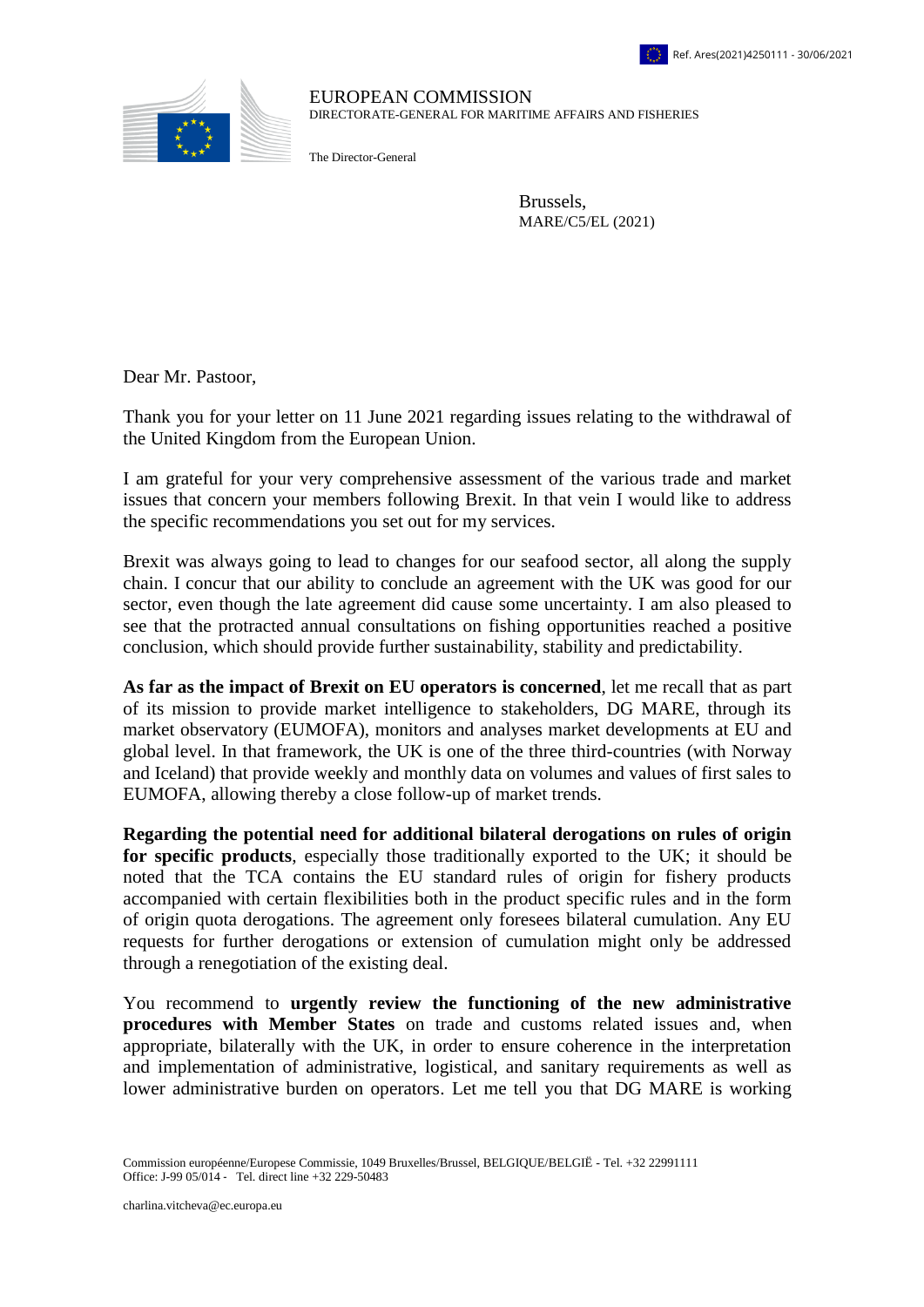closely with other relevant Commission's services (DG TRADE, DG TAXUD) and with concerned Member States, so as to possibly alleviate the administrative burden falling on the operators under the TCA. We are also grateful for the input received from the EU businesses reporting about the new challenges.

**In relation to the Brexit Adjustment Reserve,** you recommend to ensure clarity and transparency in the aid provided, while also encouraging a swift adoption and allocation of support where genuinely needed as well as a low administrative burden, and the adoption of measures that meet the needs of the seafood supply chain. We have two main objectives with the Reserve: on the one hand, to ensure the effective and timely use of funds to mitigate the Brexit impact; on the other hand, to make sure that the funds are used in full respect of the objectives of the CFP and notably prevent harmful fisheries subsidies. These objectives governed our positions in the final stage of negotiations towards the adoption by the Parliament and the Council of the Regulation establishing the Reserve.

Since the measures financed under the Reserve will have to comply with State aid rules, the Commission services already provided the Member States (on 3 March 2021) with guidance on the types of aid measures that may be considered in this context.

According to the guidance, the Commission services will tend to view favourably, inter alia, aid to operators (in the meaning of the CFP Regulation), which depend on raw material that can no longer be supplied due to Brexit. In such cases, temporary liquidity, which can be granted from 1 January 2021 until 31 December 2022, could facilitate the transition during the time needed to find alternative suppliers or to implement other structural measures.

**You also recommend to monitor regulatory developments in the UK and cooperate to avoid major and unjustified regulatory divergence in areas that impact the seafood supply chain**, such as labelling, consumer information, and marketing standards. Let me tell you that DG MARE closely monitors possible changes in the UK market regulatory framework that would affect EU traders. For the time-being, official indications from the British government to the attention of the industry on labelling and marketing standards applicable to exports of fishery and aquaculture products for human consumption to the UK are still fully in-line with EU legislation.

**You recommend, taking into account that UK OCTs are no longer associated with the EU, to analyse the negative impacts to the EU industry and undertake measures to allow adequate supply of raw material for the industry**. Please note that the Commission submitted a proposal to the Council in view of addressing the issue of loss of preferential treatment of Patagonian squid from the Falklands through an autonomous tariff quota (ATQ). It should be noted though that the validity of the quota will be limited by the validity of the current ATQ Regulation – until the end of 2023. Longer-term solutions will still need to be assessed.

**You request to clarify the role, composition and functioning of the Specialised Committee on Fisheries**, **while ensuring broad and balance representation of stakeholders, including cooperation with the Advisory Councils**. As you are aware, during the first half of June the EU and UK convened its first meeting of the Partnership Council. This now paves the way for the setting up of the Specialised Committee on Fisheries. We are preparing, with the UK delegation, with a view to hold a first meeting with the UK before the summer break. In addition to discussing and agreeing tasks and agendas for 2021. We will also need to consider the composition of delegations. As